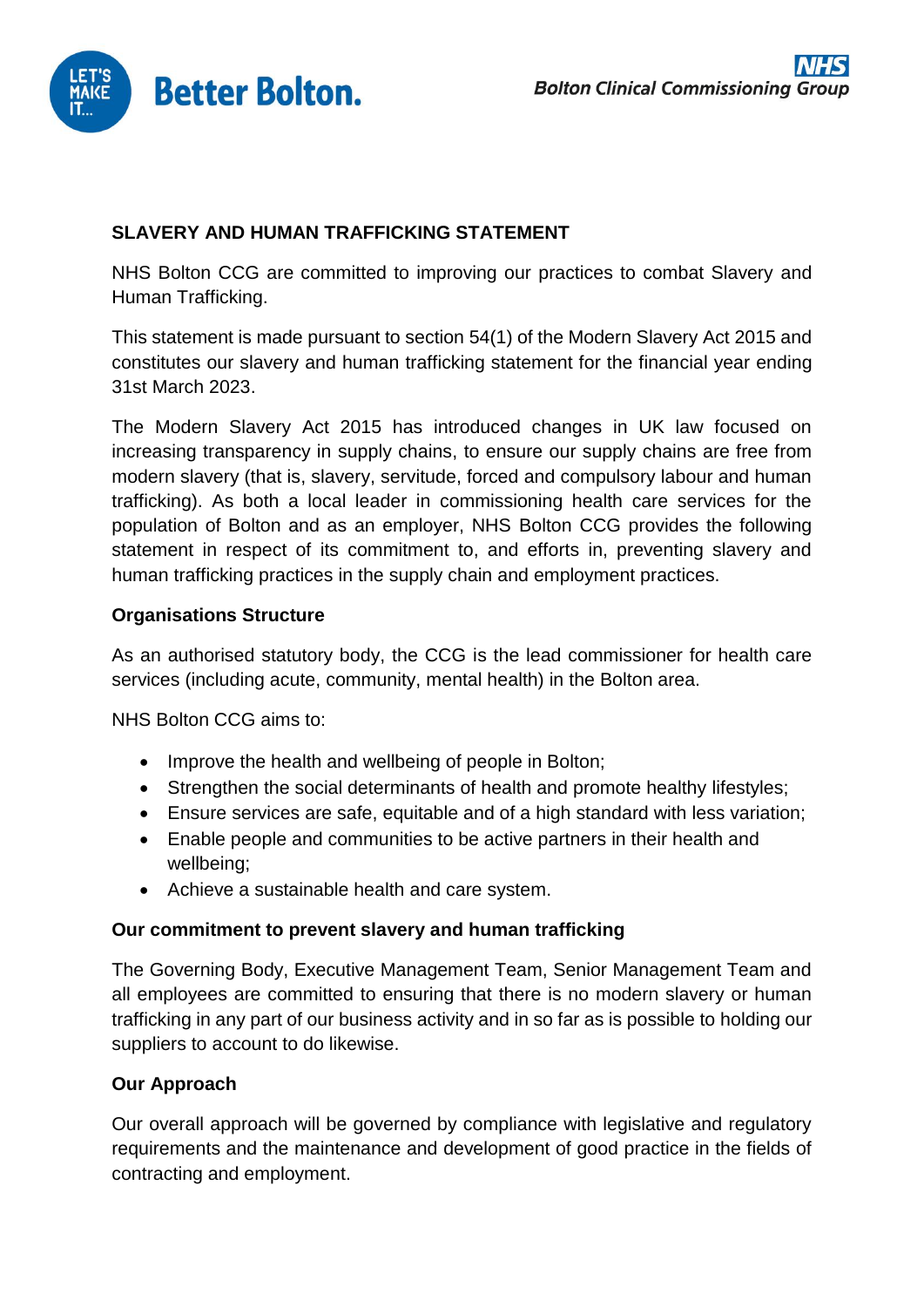

#### **Our Policies and Arrangements**

Our recruitment processes are highly mature – requiring practices that adhere to safe recruitment principles. This includes strict requirements in respect of identity checks, work permits and criminal records.

Our policies such as Bullying and Harassment at Work policy, Equality and Diversity policy and Whistleblowing policy provide an additional platform for our employees to raise concerns about poor working practices

#### **Our Procurement Approach Follows the Crown Commercial Service Standard.**

When procuring goods and services, we apply NHS Terms and Conditions (for nonclinical procurement) and the NHS Standard Contract (for clinical procurement). Both require suppliers to comply with relevant legislation.

During 2022/23, we will continue to raise awareness of the Modern Slavery Act 2015 internally and as part of all procurement processes. We will request all providers to set out evidence of their plans and arrangements to prevent slavery in their activities and supply chain.

We will continue to liaise with Safeguarding Leads within our commissioned Provider Services to address the Modern Day Slavery Agenda which includes the receipt safeguarding assurance and each provider's Modern Day Slavery Statement.

NHS Bolton CCG will continue to raise awareness with CCG Staff and GP colleagues with the promotion of Bolton Safeguarding Boards and Community Safety Partnership multi agency Modern Day Slavery Awareness Training and also the promotion of the Independent Anti-Slavery Commoners (IASC) toolkit and online web resource.

NHS Bolton CCG is engaged with multi agency partners in the development of a Modern Day Slavery Strategy and operational response via Bolton Community Safety Partnership with Bolton Local Authority.

NHS Bolton CCG fully recognises that combating modern slavery and human trafficking requires a coordinated, collaborative and long-term approach. We will continue to review our internal processes and monitor the effectiveness of our actions against modern slavery and human trafficking. Furthermore, we will continue to work in partnership with multi agency partners locally and contribute and influence the work of NHS England regionally and nationally on the Modern Day Slavery Agenda.